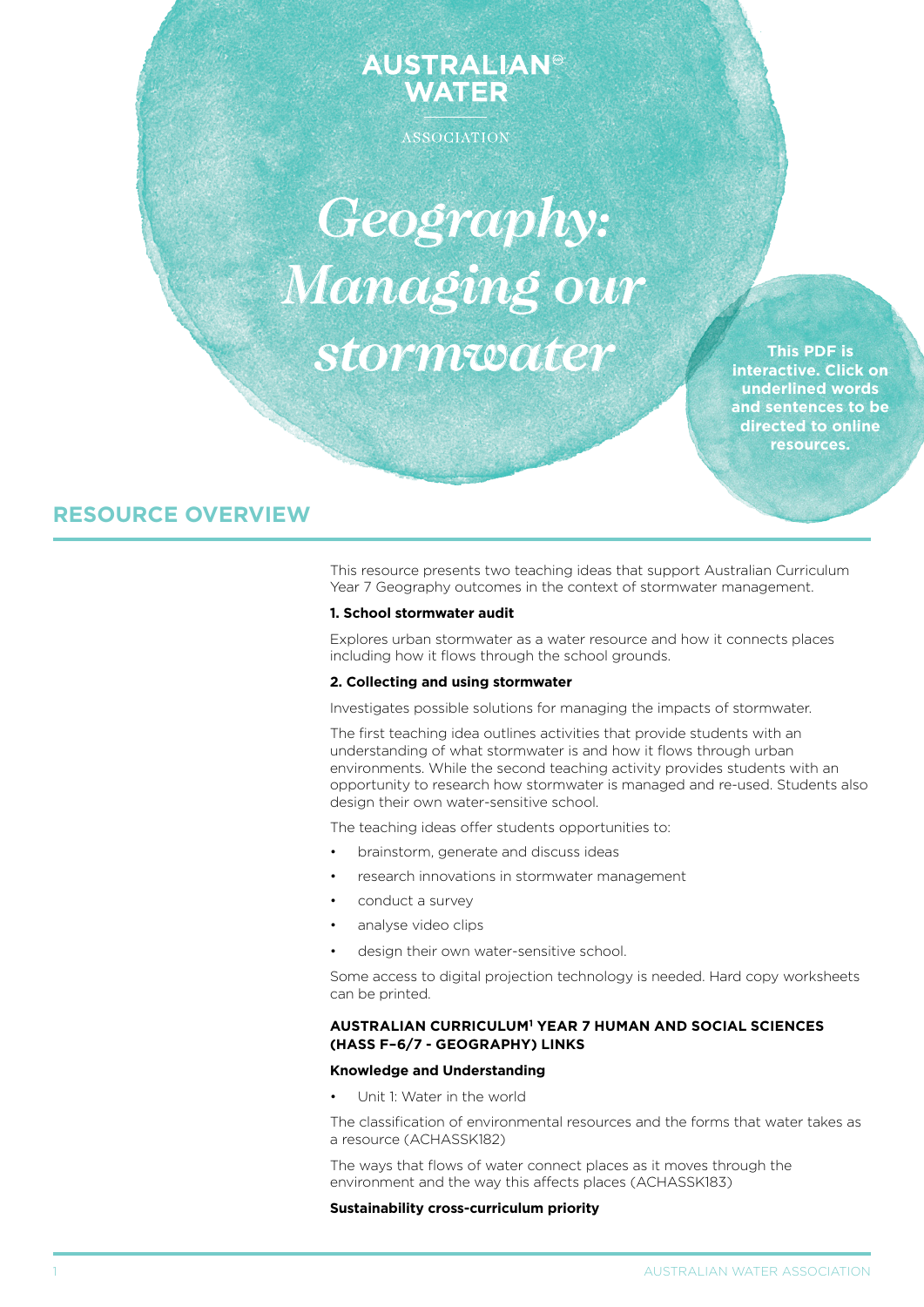# **AUStralian curriculum Year 7 Geography (7-10) links**

#### **Geographical Knowledge and Understanding**

Unit 1: Water in the world

The classification of environmental resources and the forms that water takes as a resource (ACHGK037)

The ways that flows of water connect places as it moves through the environment and the way this affects places (ACHGK038)

#### **Sustainability cross-curriculum priority**

# **TEACHING IDEAS**

# **1. School stormwater audit**

Students investigate stormwater and the urban water cycle by conducting an audit of the stormwater systems at their school. They also map stormwater drains and identify their possible impacts (ACHASSK182/ACHGK037; ACHASSK183/ACHGK038).

**Activities** 

- a. Understanding stormwater
- b. School stormwater audit

# **1a. Understanding stormwater**

Students gain an understanding of stormwater and how the urban water cycle interacts with the natural water cycle.

- 1. Explain that stormwater is mainly surface water that collects from rainfall that runs off buildings, roads and hard surfaces such as car parks. It also comes from farms, gardens, parks and other open space areas. Stormwater is usually collected by stormwater drains and transported through pipes and channels to creeks, rivers and the ocean. Stormwater is not treated before it reaches waterways.
- 2. As a class, read and discuss the information on stormwater management and the urban water cycle in your local area. It can be sourced from your water utility or local council. For example, [the urban water cycle](http://www.sydneywater.com.au/SW/education/Watermanagement/Urbanwatermanagement/index.htm) (see footnote 2) can be found on the Sydney Water website. Ask students to summarise the information and research definitions for any new vocabulary.
- 3. Display the image of [the natural and urban water cycles](http://www.blueplanet.nsw.edu.au/year-7-and-8-natural-and-urban-water-cycles/.aspx) (see footnote 3) for the class to view. Ask students to compare the natural water cycle and the urban water cycle diagrams. Discuss what issues are created in the urban water cycle.

#### **1b. Stormwater audit**

Students conduct an audit of stormwater drains in and around the school grounds, discussing various issues that can happen with drains in an urban environment.

1 Australian Curriculum F–10 v8.2 © Australian Curriculum, Assessment and Reporting Authority (ACARA) 2010 to present, unless otherwise indicated. This material was downloaded from the Australian Curriculum website ([http://www.australiancurriculum.](http://www.australiancurriculum.edu.au/) [edu.au/](http://www.australiancurriculum.edu.au/)) accessed 8 August 2016 and was not modified. The material is licensed under CC BY 4.0. Version updates are tracked on the Curriculum version history page of the Australian Curriculum website. ACARA does not endorse any product that uses the Australian Curriculum or make any representations as to the quality of such products. Any product that uses material published on this website should not be taken to be affiliated with ACARA or have the sponsorship or approval of ACARA. It is up to each person to make their own assessment of the product, taking into account matters including, but not limited to, the version number and the degree to which the materials align with the content descriptions (where relevant). Where there is a claim of alignment, it is important to check that the materials align with the content descriptions (endorsed by all education Ministers), not the elaborations (examples provided by ACARA).

2 Sydney Water (Urban water management) [<http://www.sydneywater.com.au/SW/](http://www.sydneywater.com.au/SW/education/Watermanagement/Urbanwatermanagement/index.htm) cation/Watermanagement/Urbanwatermanagement/index.htm>

3 Wyong Shire Council (The natural and urban water cycles) [<http://www.blueplanet.nsw.](http://www.blueplanet.nsw.edu.au/year-7-and-8-natural-and-urban-water-cycles/.aspx) [edu.au/year-7-and-8-natural-and-urban-water-cycles/.aspx>](http://www.blueplanet.nsw.edu.au/year-7-and-8-natural-and-urban-water-cycles/.aspx)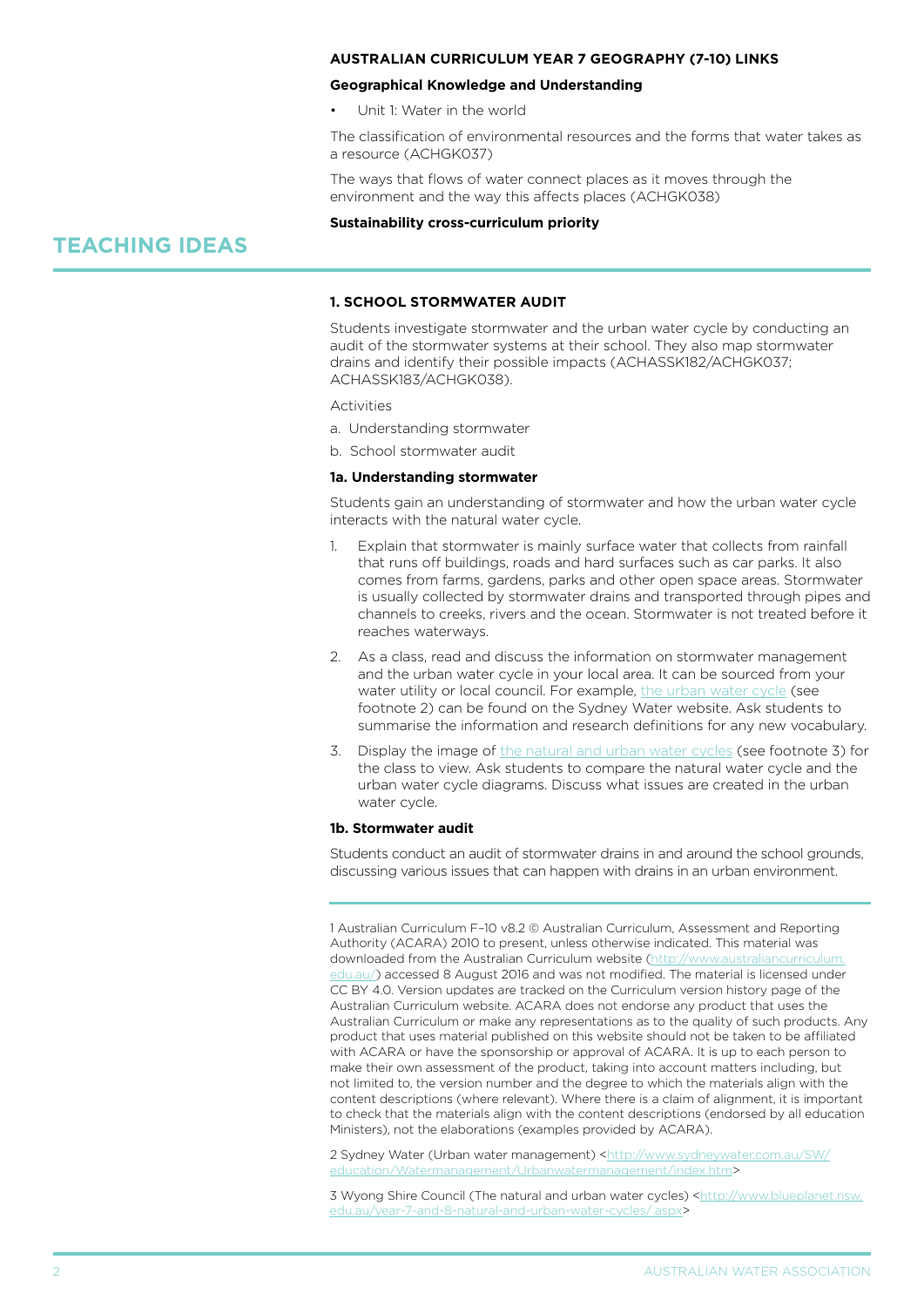- 1. Ask students to brainstorm possible issues we face with stormwater. Display or make a copy of the list to continue adding to it after the stormwater audit is completed by the class.
- 2. Prepare copies of the [Stormwater audit: how to do a stormwater audit](http://www.sydneywater.com.au/web/groups/publicwebcontent/documents/document/zgrf/mdq2/~edisp/dd_046703.pdf) (see footnote 4) worksheet for students to complete in groups. (The worksheet is on page 3 of the resource.)
- 3. Print a copy of your school map (an aerial map is ideal if available) and local community area. Screenshots of Google maps are useful but ensure that you follow Google's terms and conditions of use. Divide students into small groups for a discovery walk around the school grounds identifying stormwater collection points. Point out any other water related systems along the way such as water tanks, wastewater pipes and water supply to the school. The school grounds-staff are usually good sources of stormwater information.
- 4. Students mark these points on the school map and take note of the contours of the environment, placing arrows on the map to indicate the directional flow of stormwater run-off into stormwater drains.
- 5. Return to the classroom and discuss each group's results. Add to the list of stormwater issues identified and discuss their impact on waterways and adjacent marine environments.

# **2. collecting and using stormwater**

Students work in groups to research a stormwater solution and prepare a presentation for the class on their topic. The class will discuss how these solutions could be used to change their school's current stormwater management strategies to create a water-sensitive school (ACHASSK183/ ACHGK038).

a. Explain to the class that scientists and geographers have been working on solutions to the issues surrounding stormwater for many years and that they will be given a stormwater solution to research in groups.

b. Divide students into five groups. Each group is responsible for researching and preparing a presentation between four to seven minutes long on an allocated topic (see below). Students should clearly explain their stormwater solution concept, collect a word bank of new terms with definitions and create a fun and engaging presentation on their topic to inform their peers.

#### **Group 1: Harvesting stormwater**

Students view the ABC BTN video [Stormwater harvesting](http://www.abc.net.au/btn/story/s2527215.htm) [3:25] (see footnote 5). This video provides information on how we can use wetlands to naturally treat captured stormwater and how that water can be re-used. Students then conduct their own research on how stormwater can be harvested in their city.

#### **Group 2: Wetland filters**

Students view the ABC Splash video [Wetlands clean up stormwater](http://splash.abc.net.au/home#!/media/30834/) [3:02] (see footnote 6) which examines how a Salisbury wetland in South Australia is used to manage and clean stormwater. Students then conduct their own research on how wetlands in their state can aid in stormwater management.

#### **Group 3: Re-using stormwater**

Students view the ABC Splash video [Turning stormwater into groundwater](http://splash.abc.net.au/home#!/media/29880/turning-stormwater-into-groundwater) [2:44] (see footnote 7) which investigates how stormwater in Sydney is captured and stored as groundwater where it is filtered naturally for human use. Students then conduct their own research into re-using stormwater in their city, either for a single suburb or council area, or as a part of a city-wide plan.

4 Sydney Water (Stormwater audit) [<http://www.sydneywater.com.au/web/groups/](http://www.sydneywater.com.au/web/groups/publicwebcontent/documents/document/zgrf/mdq2/~edisp/dd_046703.pdf) [publicwebcontent/documents/document/zgrf/mdq2/~edisp/dd\\_046703.pdf>](http://www.sydneywater.com.au/web/groups/publicwebcontent/documents/document/zgrf/mdq2/~edisp/dd_046703.pdf)

5 Australian Broadcasting Commission (Stormwater harvesting) [<http://www.abc.net.au/btn/](http://www.abc.net.au/btn/story/s2527215.htm) s2527215.htm>

6 Australian Broadcasting Commission (Wetlands clean up stormwater) <[http://splash.](http://splash.abc.net.au/home#!/media/30834/) [abc.net.au/home#!/media/30834/>](http://splash.abc.net.au/home#!/media/30834/)

7 Australian Broadcasting Commission (Turning stormwater into groundwater) [<http://](http://splash.abc.net.au/home#!/media/29880/turning-stormwater-into-groundwater) [splash.abc.net.au/home#!/media/29880/turning-stormwater-into-groundwater](http://splash.abc.net.au/home#!/media/29880/turning-stormwater-into-groundwater)>